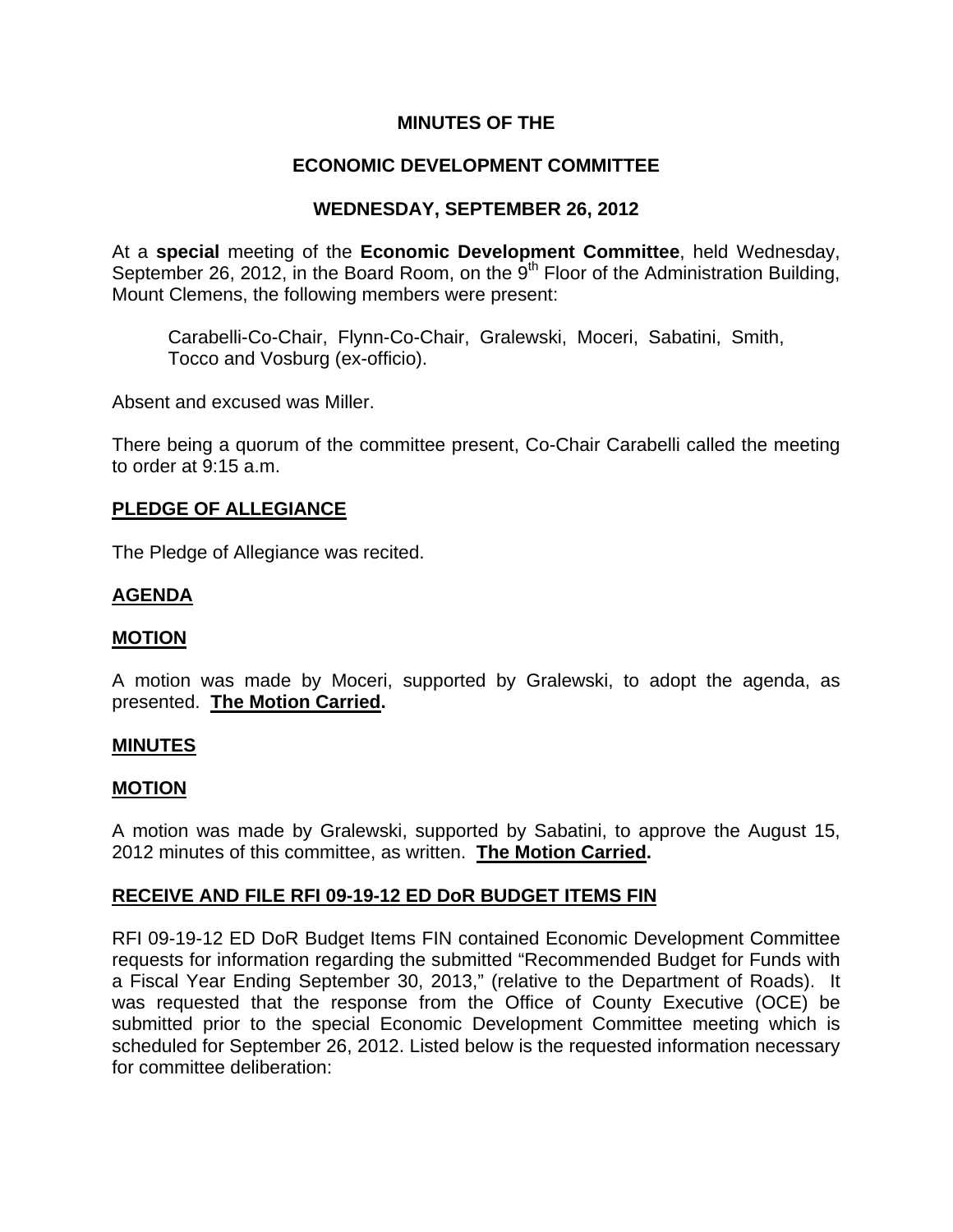- 1. Page C-26, Category of Expenditures, Line item titled "Personnel" Provide the budgeted positions and salary ranges as found on page D-6 and D-7 in detail as the clarifying information needed to explain this line item.
- 2. Page C-26, Category of Expenditures, Line item titled "Supplies & Services" Provide explanatory detail for expected budgeted expenditures in order to provide clarity for this line item.
- 3. Page C-26, Category of Expenditures, Line item titled "Contract Services" Provide details describing account activities to be charged to this budgeted line item.
- 4. Page C-26, Category of Expenditures, Line item titled 'Capital Outlay" Provide detailed listing that describes the account activities to be charged to this budgeted item.

The OCE submitted their response, along with an attachment which consisted of five pages of supporting/clarifying information, in an e-mail dated September 25, 2012 at 4:38 p.m.

Co-Chair Flynn expressed his frustration with receiving the response from the OCE in an untimely fashion.

# **MOTION**

A motion as made by Moceri, supported by Gralewski, to receive and file RFI 09-19-12 ED DoR Budget Items FIN and the response from the Office of County Executive dated September 25, 2012.

Co-Chair Flynn indicated that the Board's independent counsel, Clark Hill, will be attending tomorrow's special Finance Committee meeting with an opinion of the Board's ability to do line item budgets. He felt there is a fundamental difference of what is actually binding and what is not binding and what has been provided to commissioners is non-binding. He noted Personnel is still a lump sum line item of \$29,770,474.

Pete Provenzano indicated the OCE's position, as well as Finance, is that according to state law this is a line item budget. He further reported that a line item is not detailed and last year Corporation Counsel had backed them up. He felt the question is: What is a line item. He stated that they have compiled with requests the Board has asked for, i.e., while the requests for information complied as well as other requests for information.

Michelle Mykytiak provided a detailed overview of the supporting/clarifying documentation provided for: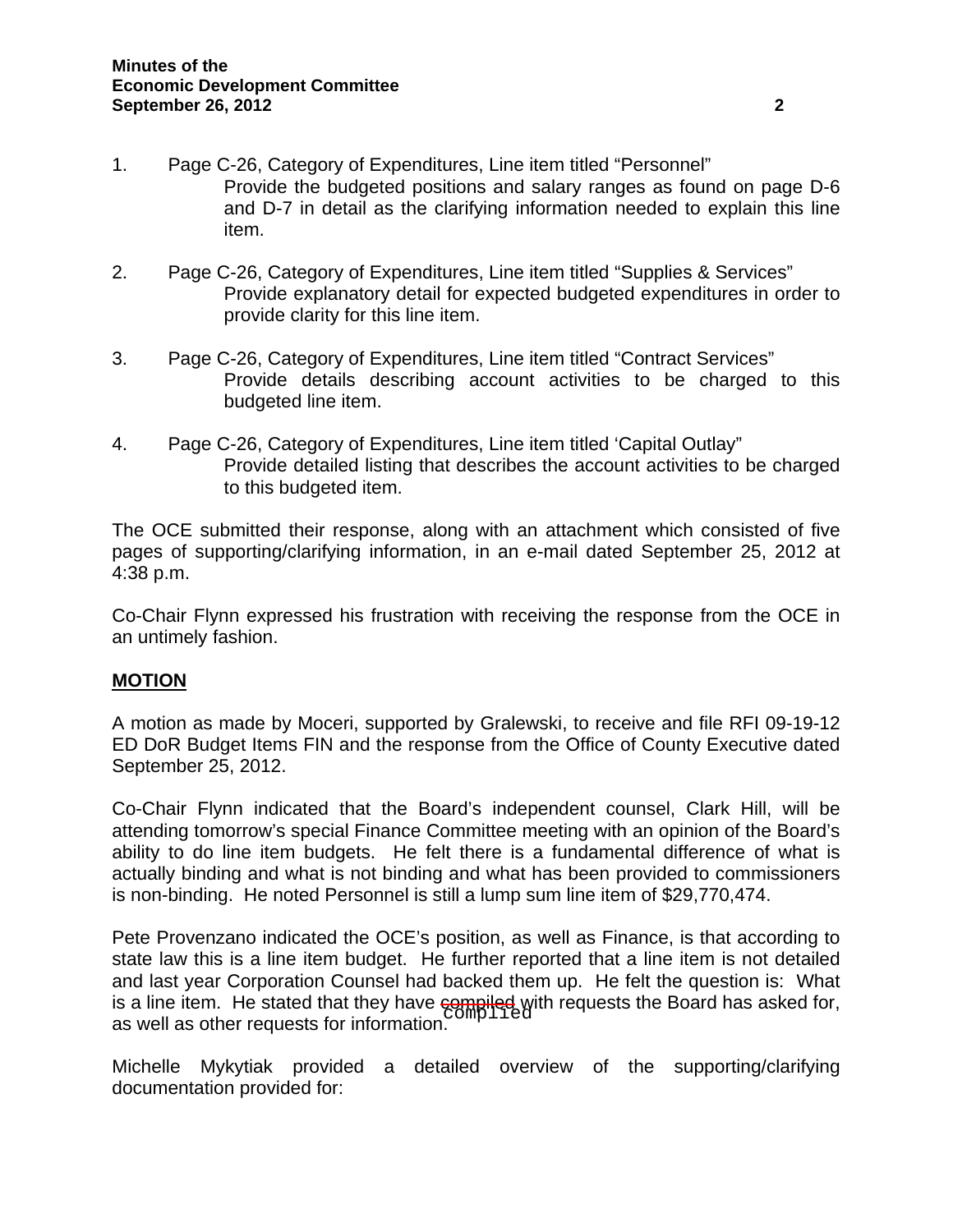Page 1: Macomb County Department of Roads Contract Services Supporting Documentation Fiscal Year 2013 and 2014 Budget

Categories consisted of the following:

- Engineering & Construction Services
- Administrative Services
- Maintenance Services

## **Total 2013 Budget for Contract Services: \$2,546,400 Total 2014 Budget for Contract Services: \$2,648,900**

Michelle Mykytiak provided a detailed overview of the supporting/clarifying documentation provided for:

Page 2: Macomb County Department of Roads Supplies and Services Supporting Documentation Fiscal Year 2013 and 2014 Budget

Categories consisted of the following:

- Professional Services
- Office Expenditures
- Safety and Shop Supplies
- Telephones and Equipment
- Advertising, Printing, and Postage
- Insurance and Registration Fees
- Interest Expense

## **Total 2013 Budget for Supplies & Services: \$1,030,250 Total 2014 Budget for Supplies & Services: \$1,002,264**

The following commissioner spoke: Vosburg.

Michelle Mykytiak provided a detailed overview of the supporting/clarifying documentation provided for:

Pages 3-4: Macomb County Department of Roads Equipment and Capital Projects Supporting Documentation Fiscal Year 2013 Budget

**Sub-total shown on page 3 for Equipment: \$2,973,829 Sub-total shown on page 4 for Capital Projects: \$4,349,900**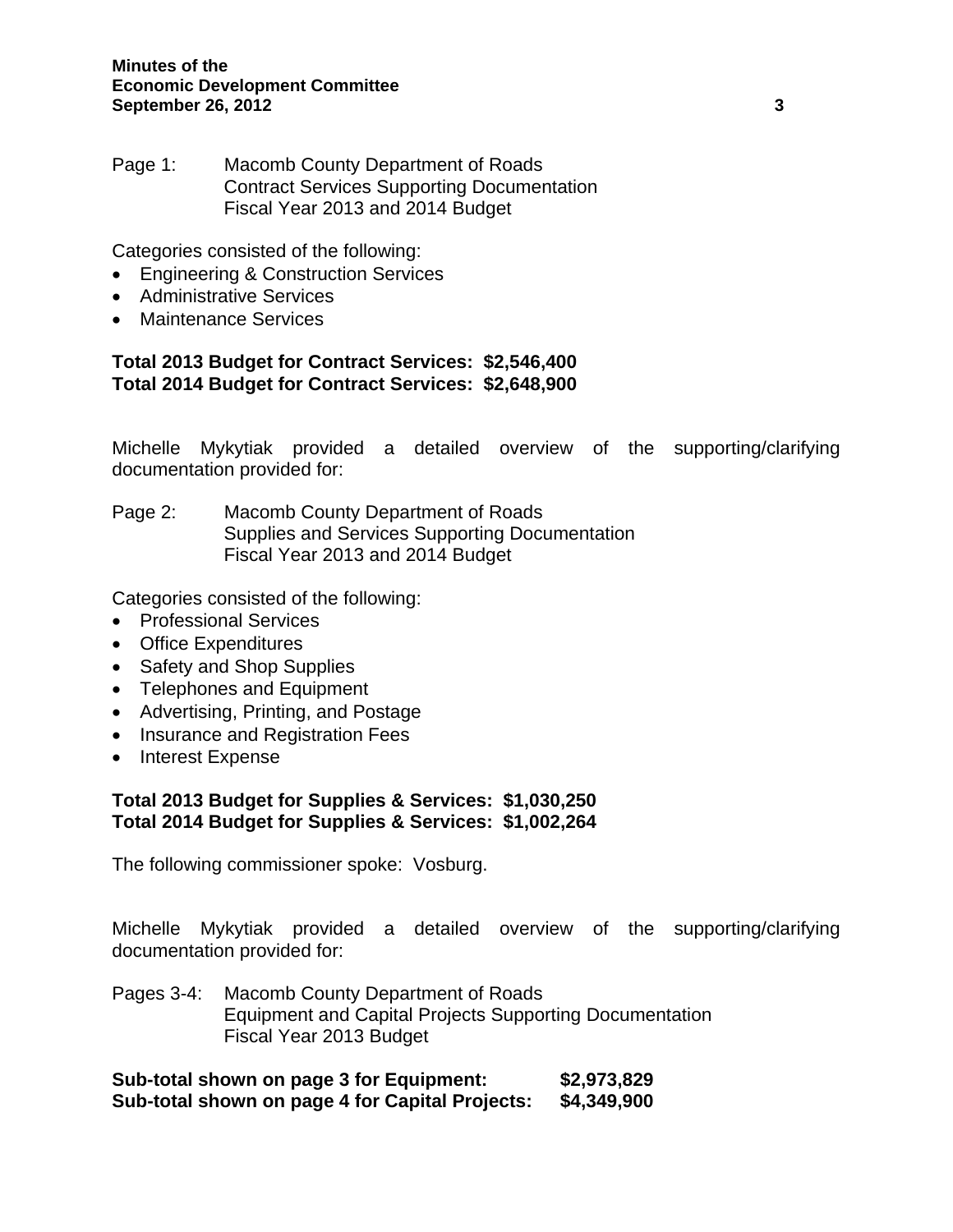## **Total Fixed Assets and Capital Projects for 2012/2013: \$7,323,729**

Michelle Mykytiak pointed out of the \$7.3 million that \$4,080,000 is budgeted for the Macomb County Joint Operations Center Building Renovation of which \$3,980,000 will be reimbursed with CMAQ Funds.

Michelle Mykytiak provided a detailed overview of the supporting/clarifying documentation provided for:

Page 5: Macomb County Department of Roads Equipment and Capital Projects Supporting Documentation Fiscal Year 2014 Budget

**Sub-total shown on page 5 for Equipment: \$2,501,600 Sub-total shown on page 5 for Capital Projects: \$ 124,000** 

## **Total Fixed Assets and Capital Projects for 2013/2014: \$2,625,600**

Commissioners Carabelli, Flynn, Moceri, Sabatini, Vosburg, Tocco and Smith directed numerous inquiries to Pete Provenzano, Bob Hoepfner and Michelle Mykytiak. Key topics discussed consisted of the following:

- The budget for the purchase of vehicles.
- Older trucks will be auctioned off or used as spares depending on their condition. Funds received will go directly back to the fund balance under "Other Revenue."
- The Department of Roads typically budgets for a medium winter.
- Public Act 51 which is very specific on how the Department of Roads can spend money.
- The Department of Roads has to abide by required Act 51 rules. In the Act 51 report, one will not see salaries; they will see budget by activity which is probably about 25 activities. Such as, Maintenance, Overhead, Engineering, et cetera.
- Commissioners requested the Finance Department further break down line items and list second tier categories; i.e., under Expenditures: Contract Services, Personnel, Road Construction & Maintenance, Capital Outlay.
- Today's main issue is: "What is the definition of a budgeted line item."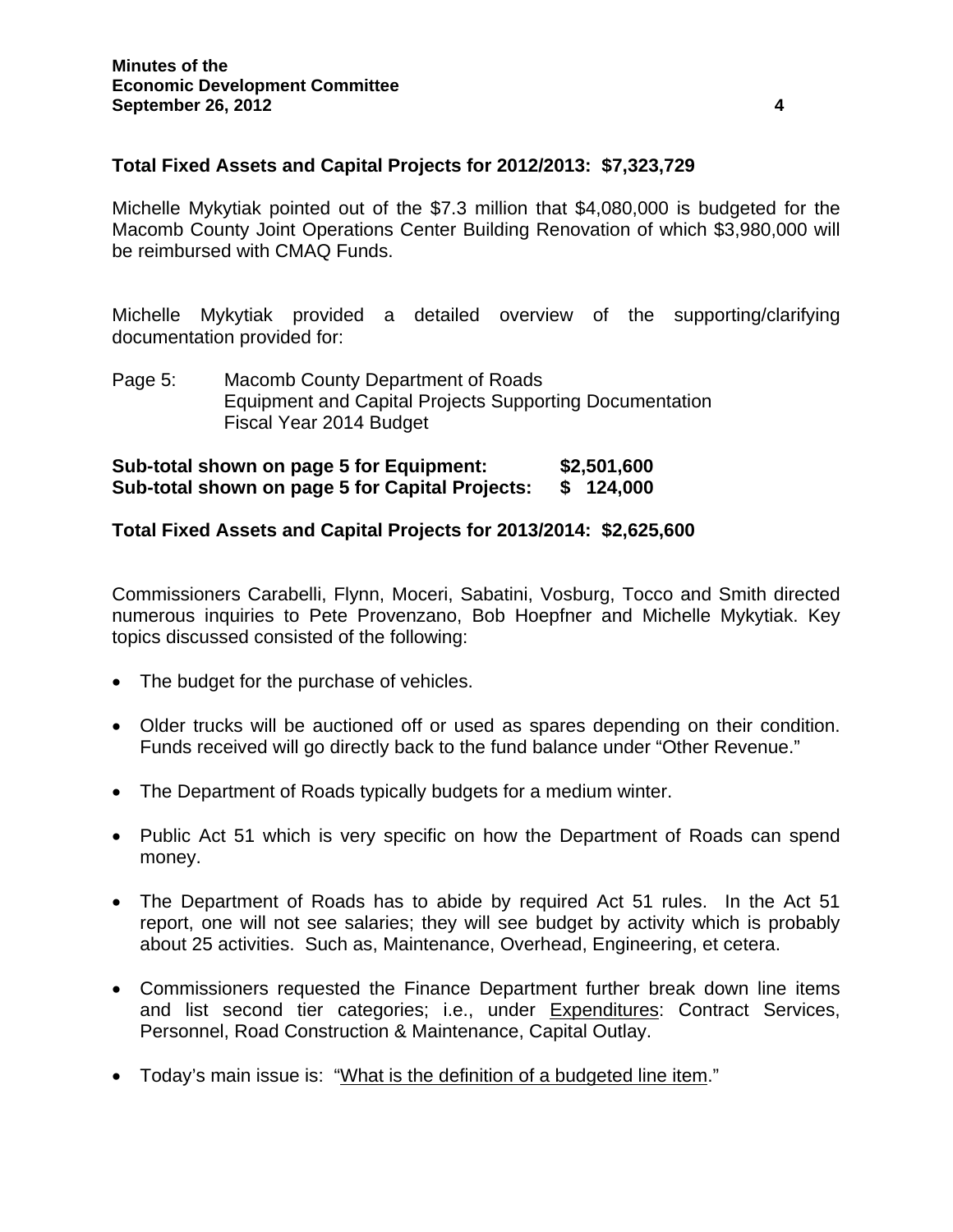• Cited information contained within the Uniform Budgeting and Accounting Act; Act 2 of 1968.

During discussion, Pete Provenzano indicated that this committee is asking for a detailed budget and a different level of detail for the Department of Roads, but not for other departments and that would not be uniform. It is very clear that to break down the line items any clearer would violate state law and that was based on conversation last year and for this year their opinion has not changed. He noted that state law states when you budget, a line item is the department total.

During discussion, Pete Provenzano noted in the recommended budget they did include the budgeted positions by department for fiscal year 2013 which broke down the fund and position, the salary range (minimum/maximum) and 2013 full time equivalent recommended. They also provided detail on road projects.

During discussion, Pete Provenzano recalled at the end of June they delivered the recommended budget to the Board. They have provided the Board with detail and at the last meeting were asked to provide more detail.

Commissioner Moceri wanted to offer a motion to have the additional information that was requested at today's committee meeting be submitted by the Finance Department in time for tomorrow's Finance Committee meeting.

Pete Provenzano recalled normal protocol is to send the RFI to the OCE and then they send it to him. He noted they are working on the County Budget which is due by October  $3<sup>rd</sup>$  and if this information is needed by tomorrow morning, they will not have sufficient time. He suggested the Board give either Mark Deldin or Al Lorenzo from the OCE a telephone call at the conclusion of this meeting and advise them as to what commissioners are looking for.

Co-Chair Flynn inquired if there was a way to do a continuation budget for two or three weeks as things get figured out. Pete Provenzano felt that was a legal question.

Co-Chair Carabelli called for a vote on the motion to receive and file and **The Motion Carried.** 

Committee took a recess from 10:14 a.m. to 10:38 a.m.

# **APPROVE OR REJECT RECOMMENDED BUDGET FOR SPECIAL REVENUE AND ENTERPRISE FUNDS FOR FISCAL YEARS ENDING SEPTEMBER 30, 2013 AND 2014 FOR THE DEPARTMENT OF ROADS (postponed from 09-12-12)**